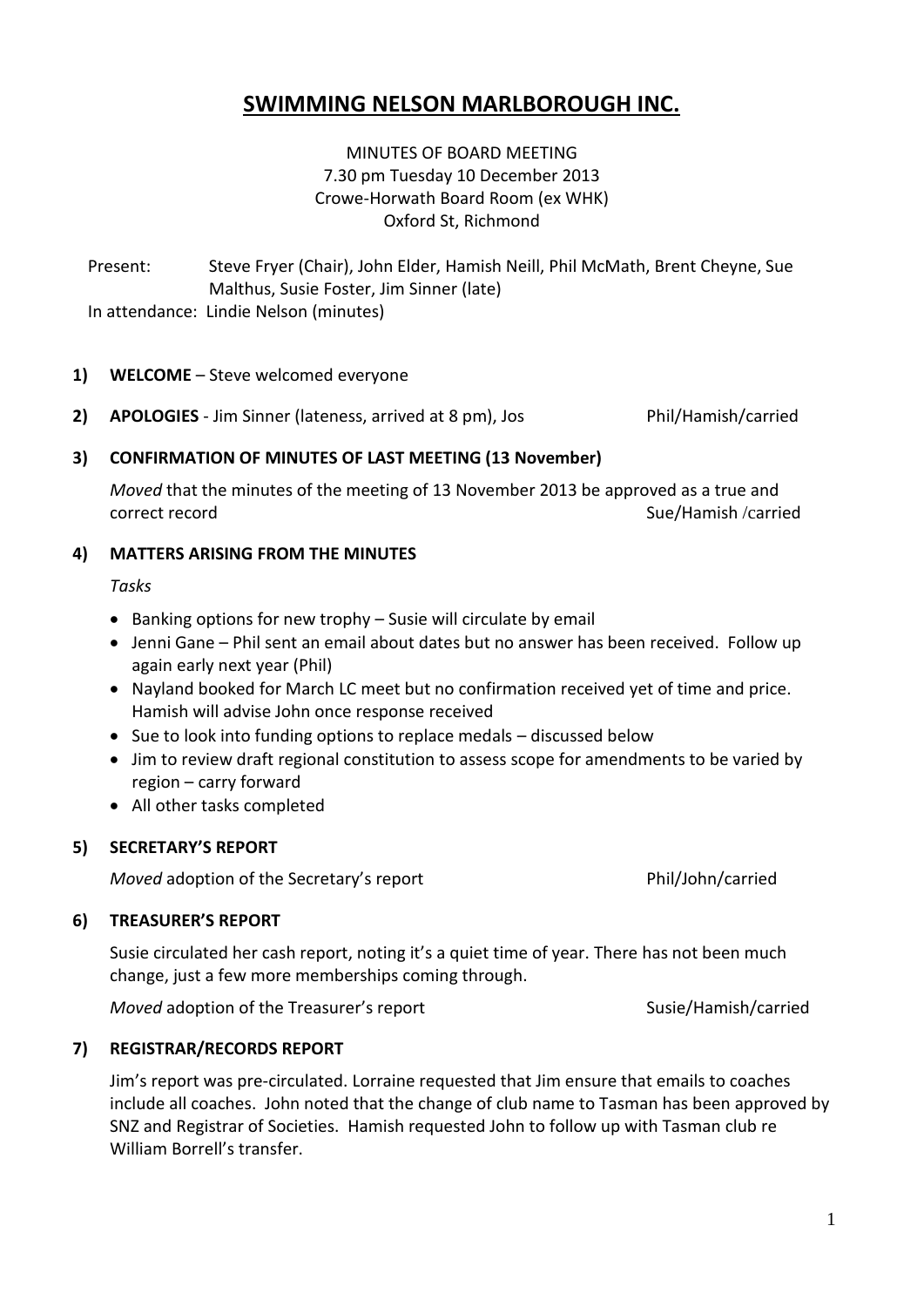Records bettered at recent meets:

|                                                 | LC/       | Age | M/ |          |                        |              |                                      |
|-------------------------------------------------|-----------|-----|----|----------|------------------------|--------------|--------------------------------------|
| Event                                           | SC        | Grp | F  | New time | Swimmer                | Club         | Previous record holder               |
| <b>Nelson South Young Guns Meet 23 Nov 2013</b> |           |     |    |          |                        |              |                                      |
| 200 Breast                                      | SC        | 17  | F  | 2:47.91  | <b>Madisen Stanley</b> | Nelson       | Madisen Stanley NZ SC 2013           |
| 50 Back                                         | <b>SC</b> | 11  | М  | 36.19    | <b>Oliver Stark</b>    | Waimea       | Kaleb Johnston BSC Dist&Sprints 2013 |
| 200 Back                                        | SC.       | 11  | М  | 2:50.16  | <b>Oliver Stark</b>    | Waimea       | Standard                             |
| <b>Tasman Christmas Ribbon Meet 7 Dec 2013</b>  |           |     |    |          |                        |              |                                      |
| 800 Free                                        | LC.       | 14  | F  | 9:37.92  | Talya Harwood          | Tasman       | Laurie Williams 1994                 |
| 800 Free                                        | LC.       | 17  | F  | 9:45.38  | <b>Madisen Stanley</b> | Tasman       | Grace Woodall NAGs 2013              |
| 50 Free                                         | LC.       | 14  | м  | 25.79    | Sam McKenzie           | Tasman       | Ryan Wilson at NAGs 2005             |
| 200 Free                                        | LC.       | 14  | м  | 2:04.88  | Sam McKenzie           | Tasman       | Fraser Neill Canty WC Champs 2011    |
| 1500 Free                                       | LC.       | 14  | м  | 17:43.19 | Sam McKenzie           | Tasman       | Chris York 1993                      |
| 1500 Free                                       | LC.       | 15  | м  | 17:24.32 | Thomas Heaton          | Tasman       | Chris York 1994                      |
| 400 IM                                          | LC.       | 16  | м  | 4:56.49  | Eddie Neill            | Nelson South | Fraser Neill NAGs 2012               |
| 1500 Free                                       | LC        | 17  | М  | 18:44.24 | Kaine Ransby           | Tasman       | Mark Jackson SNM Age Grps 2009       |
|                                                 |           |     |    |          |                        |              |                                      |

*Moved* to adopt the Registrar's report, including approval of new NM records

Steve/Phil/carried

#### **8) PUBLICITY/COMMUNICATION REPORT**

No report

#### **9) FUNDING REPORT**

*Medals*

Sue is preparing an application to Lion Foundation for medals.

*Resolved*

To apply to Lion Foundation for medals for age group champs for \$660 (ex GST)

Sue/Phil/carried

We also need 2 sets of medals for the NM C&T. Sue will order.

*Swim caps*

Hamish reported that we do not have enough representative caps. Sue will make a funding application.

*Resolved*

To apply to the Trillian Trust for \$4,080 (excluding GST) for the cost of 1,000 representative swimming caps for the Swimming Nelson Marlborough region

Sue/Steve/carried

## **10) TECHNICAL**

There is new wording for disqualifications based on changes to FINA rules. New DQ codes are needed for Meet Manager. Jim has updated the file and will circulate to clubs.

### **11) COACHING REPORT**

Hamish reported on meeting with Donna Bouzaid, High Performance Development Coach at Swimming NZ, attended by Lisa Dunn and Daryl Hagan (Tasman), Eileen Kelly (Nelson South), Ryoko Lewis (Golden Bay), Andy Adair (Tasman Swim Academy), and Hamish and Jim (SNM).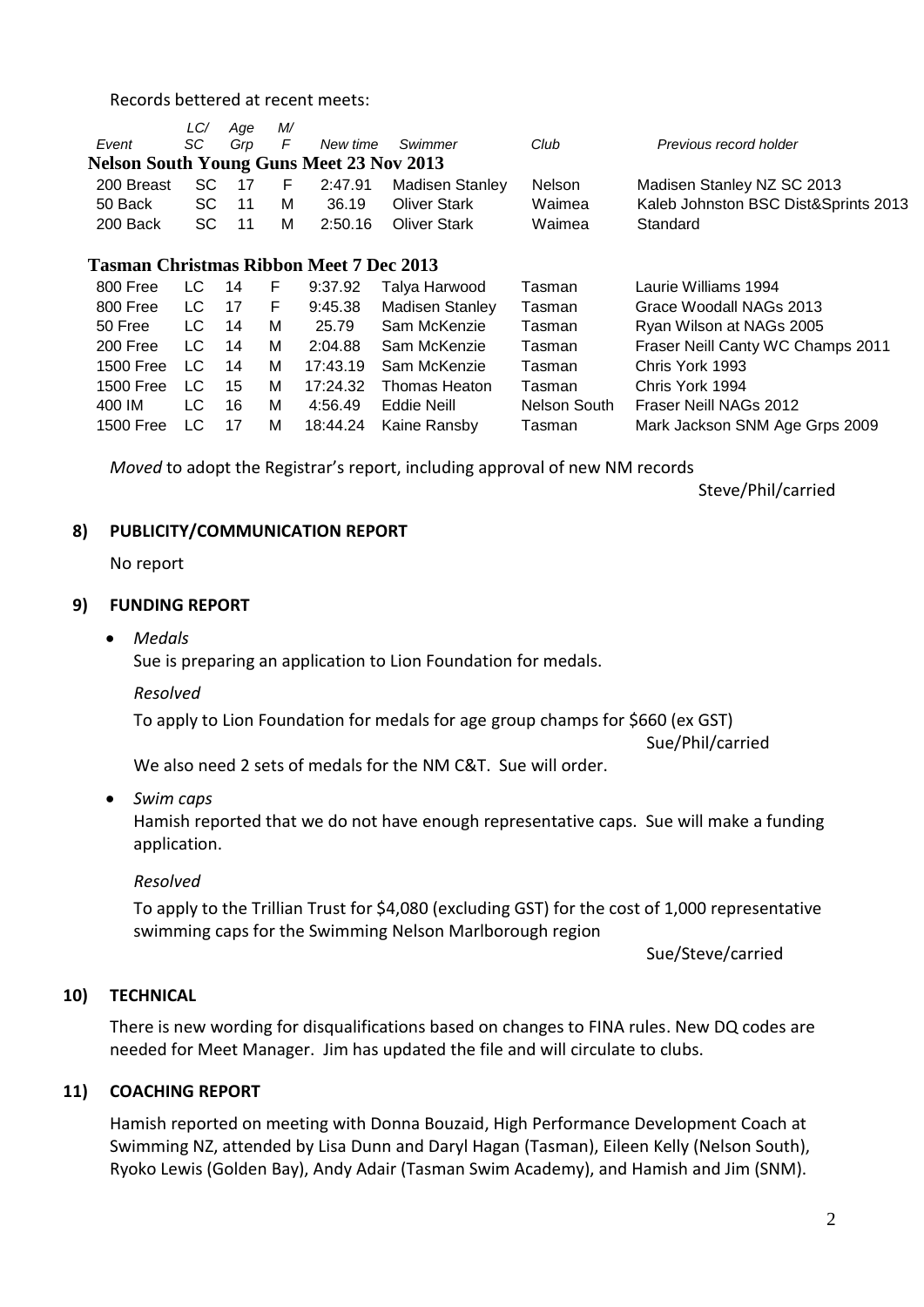Donna is looking to provide a full year programme for age group development (up to 18 years and transitioning through to HP). There are 33 programmes in level 1, including Tasman and Nelson South (due to having qualifying swimmers from each club). SNZ will develop new selection criteria (at present using XLR8) and a new development program which will be communicated early in 2014. The new program will change the criteria, increase the eligible age group, and broaden the swimmer base. . Donna's brief includes following targeted 18 year olds moving centres after leaving school.

The National events calendar will not change but zonal and regional events calendars may change so we may need to alter our NM meets to fit in. This will need input from coaching team. NM also needs to decide which zone it wants to be in.

Donna spent a day with Andy and a day with Tim and Eileen. Good relationships were built.

There was some discussion about how to provide Golden Bay with some coaching support. Andy is a gold accredited coach and provides coaching to coaches. It was also suggested that we billet Golden Bay swimmers who might attend a coaching programme in Nelson.

Bring up with Christian recognition of overseas accreditation?

# **12) GENERAL BUSINESS**

*Media guidelines (Jim)*

Jim has circulated draft media guidelines to clubs and asked for feedback (nothing so far). John noted that the article in Nelson Mail today is balanced. Donna Bouzaid suggested including the school (as well as club) of each swimmer in press releases. This will get schools' support for swimming, but requires getting school info from the clubs.

John has done some research on boys and girls. They are equal until they get to secondary school. Once boys go to college they are encouraged into other sports. This is not so prevalent among girls. Jim observed that the gender imbalance starts earlier.

*Touchpads: report on meeting Colin Robson of HTS* 

Phil looked into ongoing maintenance of touchpads. In Wellington, they are serviced at the end of every meet. The cost is about \$1500 per year. Steve spent some time in Dunedin discussing their Omega gear. They budget \$750 per year for 5 years for maintenance. It's simple to put on the bulkhead, so we will be able to use in any pool in the region. Steve will look into a purpose built trailer when he is in Northland over the summer.

*Whistles*

Phil reported that Lesley Huckins is sending him a box of plastic whistles to give to officials.

*Moved* that the Board buys a box of whistles to give out to officials as they qualify

Phil/Jim/carried

*Portfolio for John*

John will take on the medals portfolio. Sue very happy to retain funding and will give the medal information to John. Sue will also make a list of trophies

# **13) BOARD TIME**

John reported that Tasman Swimming Club is very appreciative of the help from the Board and other clubs with implementing their name change.